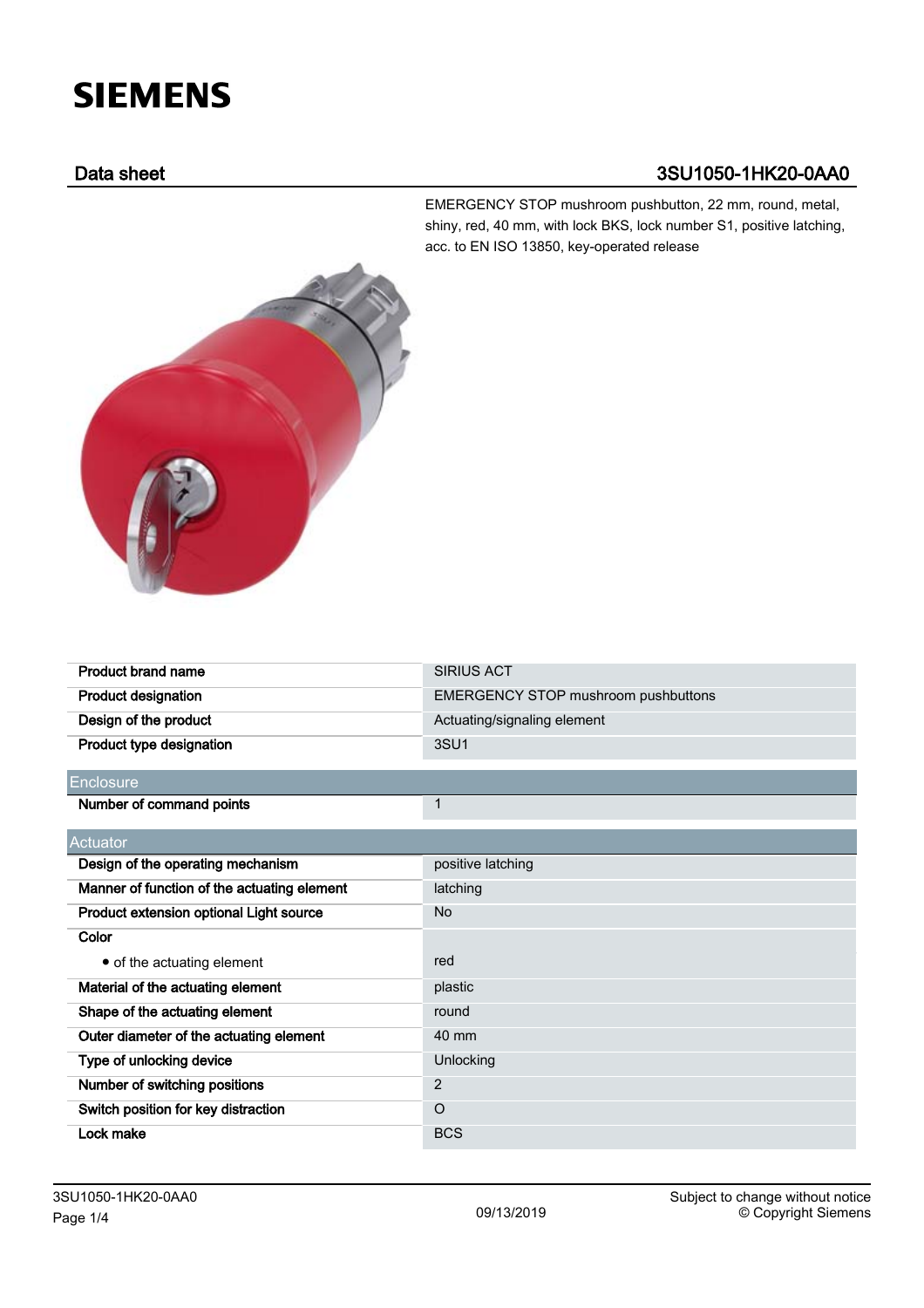| Key number                                                                   | S <sub>1</sub>                                                   |
|------------------------------------------------------------------------------|------------------------------------------------------------------|
| <b>Front ring</b>                                                            |                                                                  |
| Product component front ring                                                 | No                                                               |
| General technical data                                                       |                                                                  |
| <b>Product function</b>                                                      |                                                                  |
| • positive opening                                                           | Yes                                                              |
| • EMERGENCY OFF function                                                     | Yes                                                              |
| • EMERGENCY STOP function                                                    | Yes                                                              |
| <b>Protection class IP</b>                                                   | IP66, IP67, IP69(IP69K)                                          |
| Degree of protection NEMA rating                                             | NEMA 1, 2, 3, 3R, 4, 4X, 12, 13                                  |
| Shock resistance                                                             |                                                                  |
| • acc. to IEC 60068-2-27                                                     | Sinusoidal half-wave 50 g / 11 ms                                |
| Operating frequency maximum                                                  | 600 1/h                                                          |
| Mechanical service life (switching cycles)                                   |                                                                  |
| • typical                                                                    | 300 000                                                          |
| Reference code acc. to DIN EN 81346-2                                        | S                                                                |
| Reference code acc. to DIN EN 61346-2                                        | S                                                                |
| Safety related data                                                          |                                                                  |
| B10 value                                                                    |                                                                  |
| • with high demand rate acc. to SN 31920                                     | 100 000                                                          |
| Proportion of dangerous failures                                             |                                                                  |
| • with low demand rate acc. to SN 31920                                      | 20 %                                                             |
| • with high demand rate acc. to SN 31920                                     | 20 %                                                             |
| Failure rate [FIT]                                                           |                                                                  |
| • with low demand rate acc. to SN 31920                                      | <b>100 FIT</b>                                                   |
| T1 value for proof test interval or service life acc. to<br><b>IEC 61508</b> | 20y                                                              |
| <b>Ambient conditions</b>                                                    |                                                                  |
| Ambient temperature                                                          |                                                                  |
| · during operation                                                           | $-25+70$ °C                                                      |
| · during storage                                                             | $-40$ +80 °C                                                     |
| Environmental category during operation acc. to IEC<br>60721                 | 3M6, 3S2, 3B2, 3C3, 3K6 (with relative air humidity of 10  95 %) |
| Installation/ mounting/ dimensions                                           |                                                                  |
| Shape of the installation opening                                            | round                                                            |
| <b>Mounting diameter</b>                                                     | 22.3 mm                                                          |
| Positive tolerance of installation diameter                                  | $0.4$ mm                                                         |
| <b>Mounting height</b>                                                       | 81.3 mm                                                          |
| <b>Installation width</b>                                                    | 40 mm                                                            |
| Installation depth                                                           | 26.3 mm                                                          |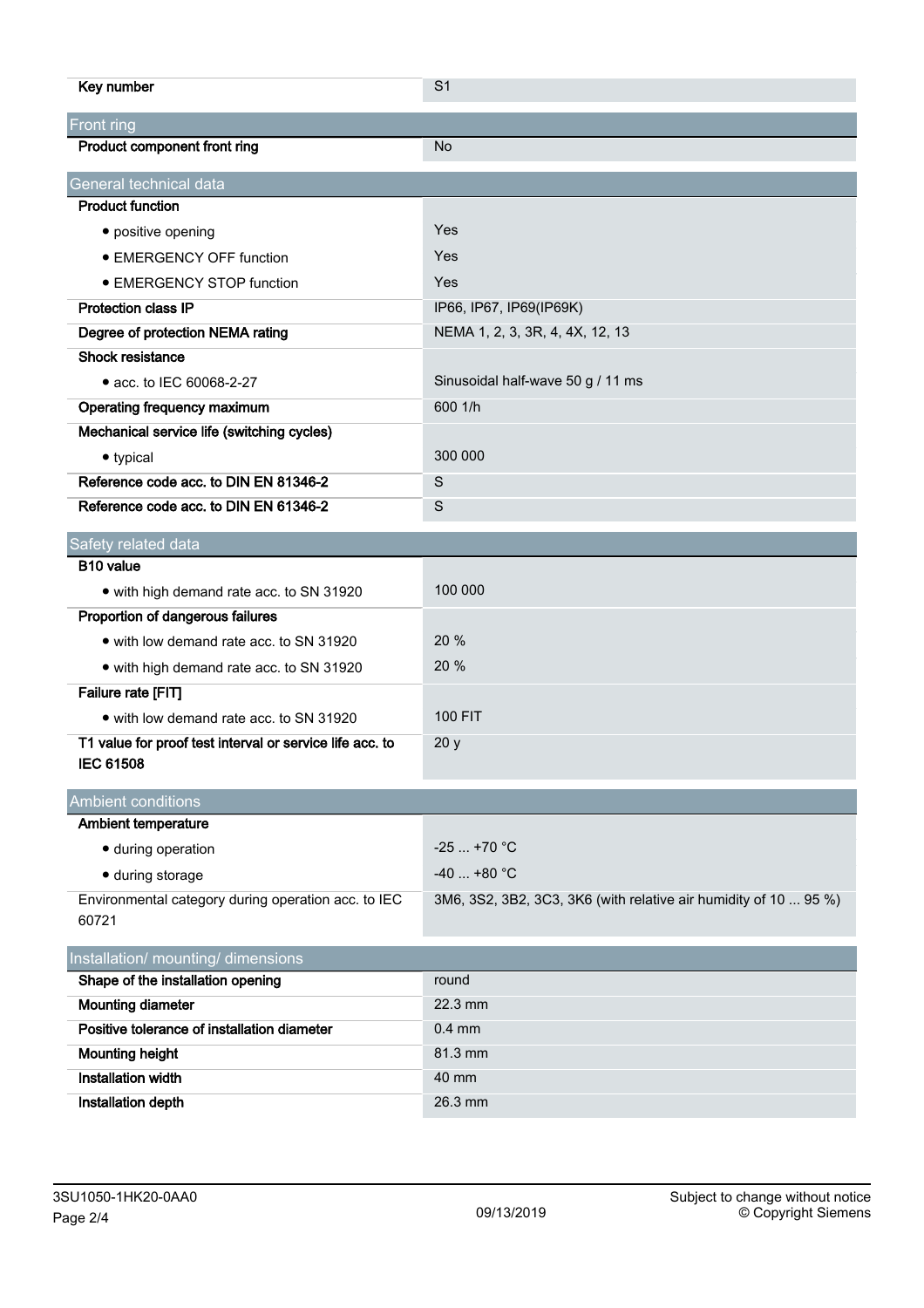

## Further information

Information- and Downloadcenter (Catalogs, Brochures,…) <http://www.siemens.com/industrial-controls/catalogs>

Industry Mall (Online ordering system)

<https://mall.industry.siemens.com/mall/en/en/Catalog/product?mlfb=3SU1050-1HK20-0AA0>

### Cax online generator

<http://support.automation.siemens.com/WW/CAXorder/default.aspx?lang=en&mlfb=3SU1050-1HK20-0AA0>

Service&Support (Manuals, Certificates, Characteristics, FAQs,...) <https://support.industry.siemens.com/cs/ww/en/ps/3SU1050-1HK20-0AA0>

Image database (product images, 2D dimension drawings, 3D models, device circuit diagrams, EPLAN macros, ...) [http://www.automation.siemens.com/bilddb/cax\\_de.aspx?mlfb=3SU1050-1HK20-0AA0&lang=en](http://www.automation.siemens.com/bilddb/cax_de.aspx?mlfb=3SU1050-1HK20-0AA0&lang=en)